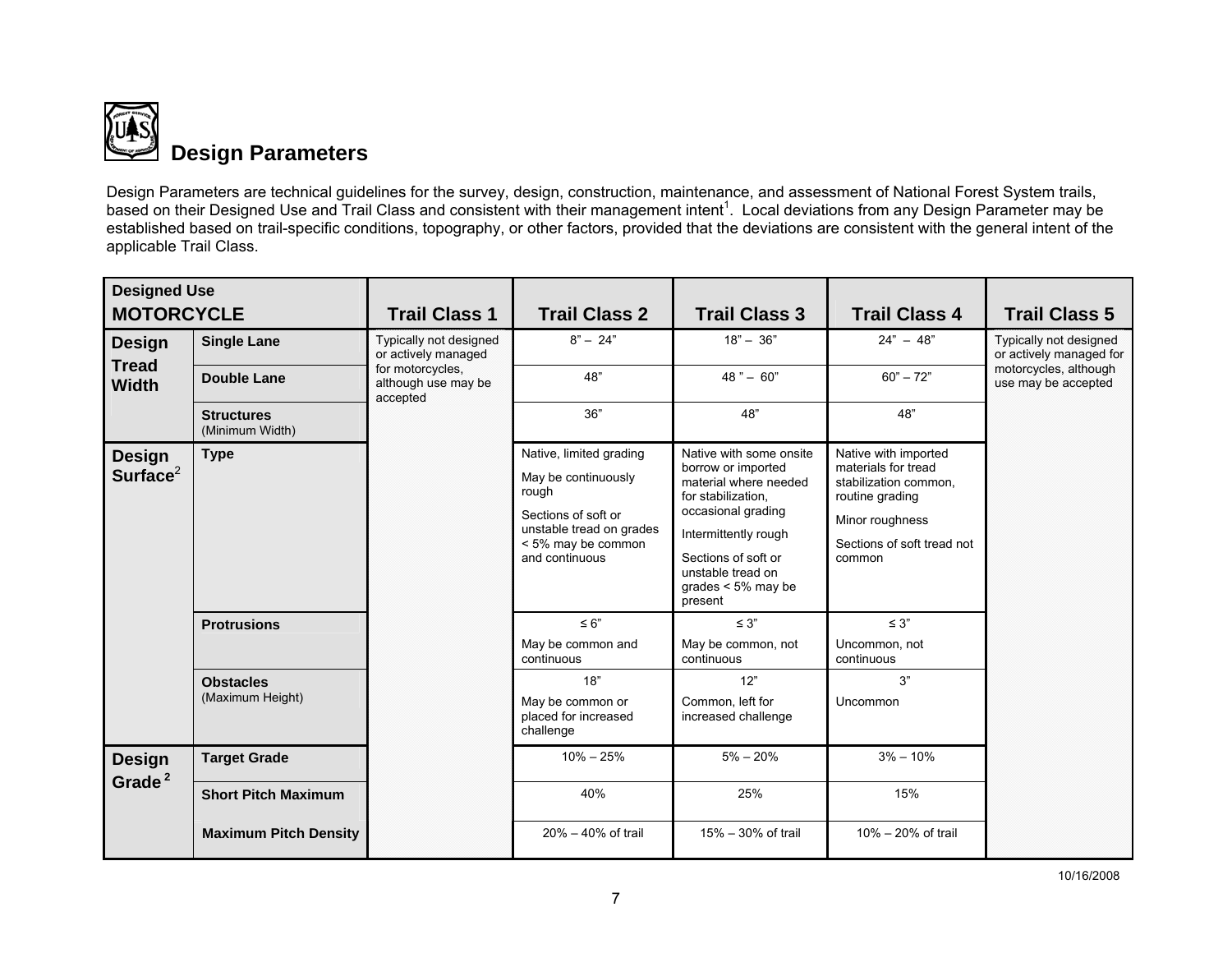| <b>Designed Use</b><br><b>MOTORCYCLE</b> |                                                                            | <b>Trail Class 1</b> | <b>Trail Class 2</b>                                        | <b>Trail Class 3</b> | <b>Trail Class 4</b> | <b>Trail Class 5</b> |
|------------------------------------------|----------------------------------------------------------------------------|----------------------|-------------------------------------------------------------|----------------------|----------------------|----------------------|
| <b>Design</b>                            | <b>Target Cross Slope</b>                                                  |                      | $5\% - 10\%$                                                | $5\% - 8\%$          | $3\% - 5\%$          |                      |
| <b>Cross</b><br><b>Slope</b>             | <b>Maximum Cross Slope</b>                                                 |                      | 15%                                                         | 10%                  | 10%                  |                      |
| <b>Design</b>                            | Height                                                                     |                      | $6' - 7'$                                                   | $6' - 8'$            | $8' - 10'$           |                      |
| <b>Clearing</b>                          | Width                                                                      |                      | $36" - 48"$                                                 | $48" - 60"$          | $60 - 72$            |                      |
|                                          | (On steep side-hills,<br>increase clearing on uphill<br>side by $6" - 12"$ |                      | Some light vegetation<br>may encroach into<br>clearing area |                      |                      |                      |
|                                          | <b>Shoulder Clearance</b>                                                  |                      | $6" - 12"$                                                  | $12" - 18"$          | $12" - 24"$          |                      |
| <b>Design</b><br><b>Turn</b>             | <b>Radius</b>                                                              |                      | $3' - 4'$                                                   | $4' - 6'$            | $5' - 8'$            |                      |

<sup>1</sup> For definitions of Design Parameter attributes (e.g., Design Tread Width and Short Pitch Maximum) see FSH 2309.18, section 05.

 $2$  The determination of trail-specific grades, surface, and other Design Parameters should be based upon soils, hydrological conditions, use levels, erosion potential, and other factors contributing to surface stability and overall trail sustainability.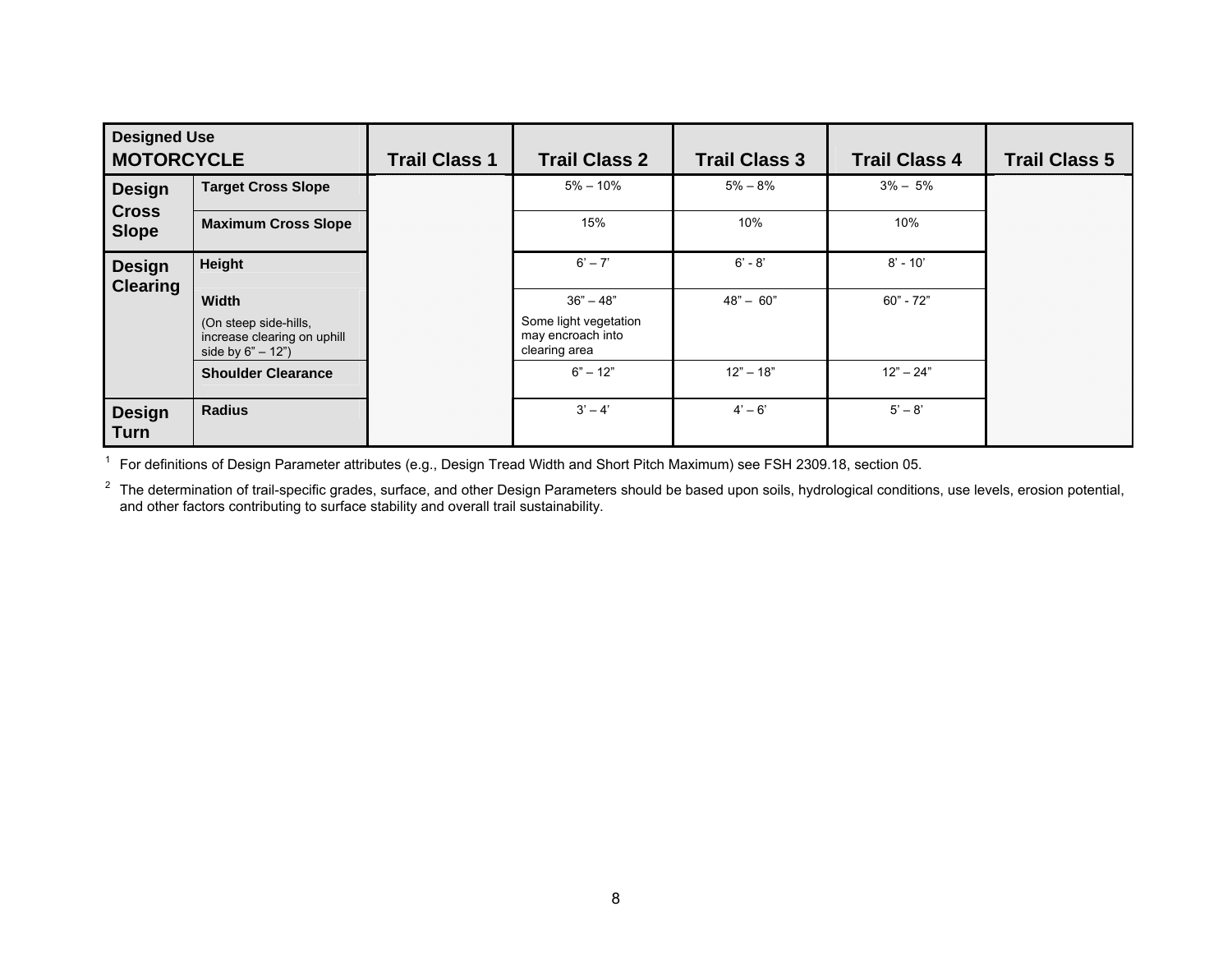

Design Parameters are technical guidelines for the survey, design, construction, maintenance, and assessment of National Forest System trails, based on their Designed Use and Trail Class and consistent with their management intent<sup>1</sup>. Local deviations from any Design Parameter may be established based on trail-specific conditions, topography, or other factors, provided that the deviations are consistent with the general intent of the applicable Trail Class.

| <b>Designed Use</b>                           | <b>ALL-TERRAIN VEHICLE</b>           | <b>Trail Class 1</b>                                                                              | <b>Trail Class 2</b>                                                                                                                               | <b>Trail Class 3</b>                                                                                                                                                                                                       | <b>Trail Class 4</b>                                                                                                                               | <b>Trail Class 5</b>                              |
|-----------------------------------------------|--------------------------------------|---------------------------------------------------------------------------------------------------|----------------------------------------------------------------------------------------------------------------------------------------------------|----------------------------------------------------------------------------------------------------------------------------------------------------------------------------------------------------------------------------|----------------------------------------------------------------------------------------------------------------------------------------------------|---------------------------------------------------|
| <b>Design</b><br><b>Tread</b><br><b>Width</b> | <b>Single Lane</b>                   | <b>Typically not designed</b><br>or actively managed<br>for ATVs, although use<br>may be accepted | $48" - 60"$                                                                                                                                        | 60"                                                                                                                                                                                                                        | $60" - 72"$                                                                                                                                        | Typically not designed<br>or actively managed for |
|                                               | <b>Double Lane</b>                   |                                                                                                   | 96"                                                                                                                                                | $96" - 108"$                                                                                                                                                                                                               | $96" - 120"$                                                                                                                                       | ATVs, although use<br>may be accepted             |
|                                               | <b>Structures</b><br>(Minimum Width) |                                                                                                   | 60"                                                                                                                                                | 60"                                                                                                                                                                                                                        | 60"                                                                                                                                                |                                                   |
| <b>Design</b><br>Surface $2$                  | <b>Type</b>                          |                                                                                                   | Native, limited grading<br>May be continuously<br>rough<br>Sections of soft or<br>unstable tread on grades<br>< 5% may be common<br>and continuous | Native with some onsite<br>borrow or imported<br>material where needed<br>for stabilization.<br>occasional grading<br>Intermittently rough<br>Sections of soft or<br>unstable tread on<br>grades $< 5\%$ may be<br>present | Native with imported<br>materials for tread<br>stabilization common,<br>routine grading<br>Minor roughness<br>Sections of soft tread<br>not common |                                                   |
|                                               | <b>Protrusions</b>                   |                                                                                                   | $\leq 6"$<br>May be common and<br>continuous                                                                                                       | $\leq 3"$<br>May be common, not<br>continuous                                                                                                                                                                              | $\leq 3"$<br>Uncommon, not<br>continuous                                                                                                           |                                                   |
|                                               | <b>Obstacles</b><br>(Maximum Height) |                                                                                                   | 12"<br>May be common or<br>placed for increased<br>challenge                                                                                       | 6"<br>May be common, left for<br>increased challenge                                                                                                                                                                       | 3"<br>Uncommon                                                                                                                                     |                                                   |
| <b>Design</b><br>Grade <sup>2</sup>           | <b>Target Grade</b>                  |                                                                                                   | $10\% - 25\%$                                                                                                                                      | $5\% - 15\%$                                                                                                                                                                                                               | $3\% - 10\%$                                                                                                                                       |                                                   |
|                                               | <b>Short Pitch Maximum</b>           |                                                                                                   | 35%                                                                                                                                                | 25%                                                                                                                                                                                                                        | 15%                                                                                                                                                |                                                   |
|                                               | <b>Maximum Pitch Density</b>         |                                                                                                   | $20\% - 40\%$ of trail                                                                                                                             | 15% - 30% of trail                                                                                                                                                                                                         | 10% - 20% of trail                                                                                                                                 |                                                   |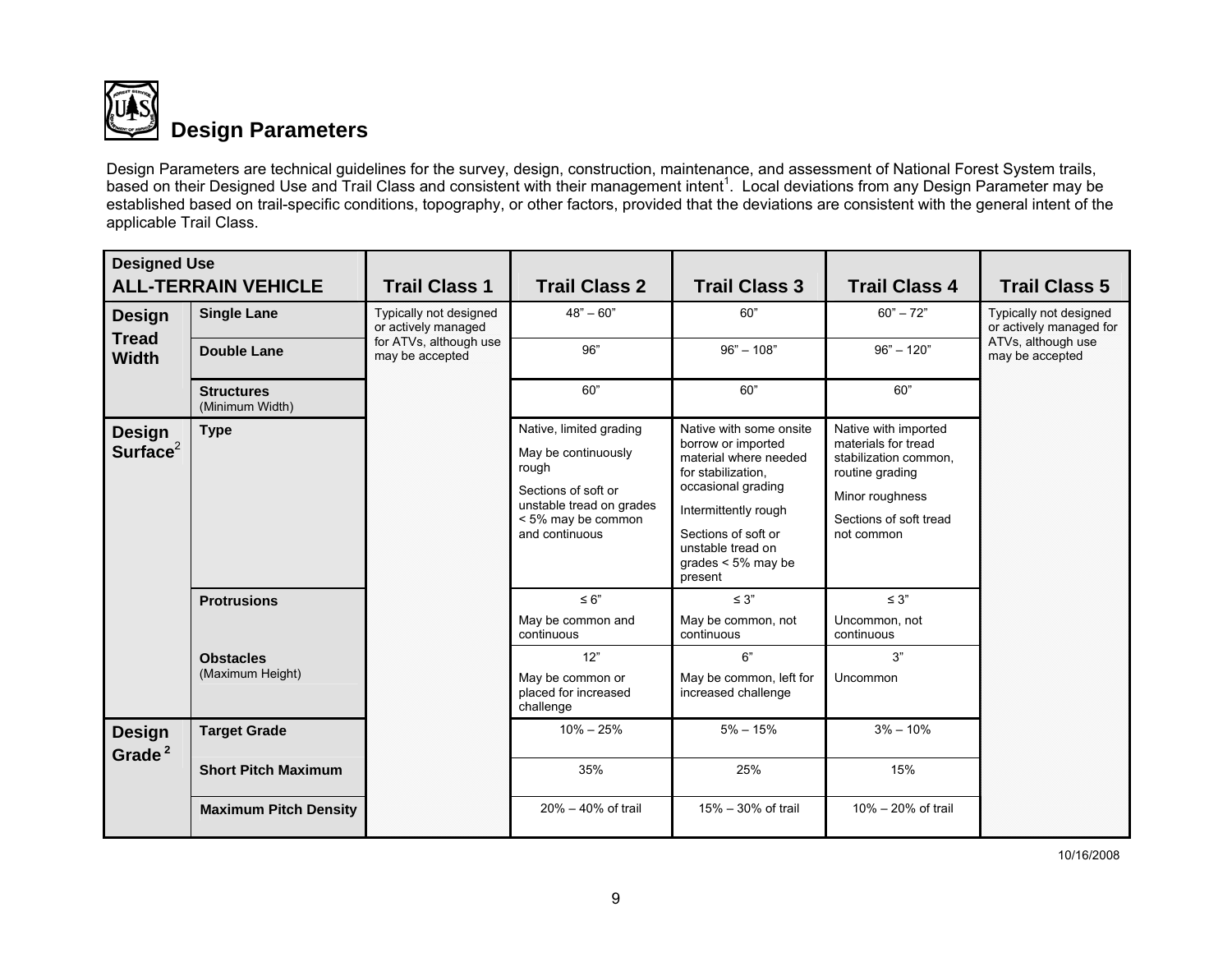| <b>Designed Use</b><br><b>ALL-TERRAIN VEHICLE</b> |                                                                            | <b>Trail Class 1</b> | <b>Trail Class 2</b>                                        | <b>Trail Class 3</b> | <b>Trail Class 4</b> | <b>Trail Class 5</b> |
|---------------------------------------------------|----------------------------------------------------------------------------|----------------------|-------------------------------------------------------------|----------------------|----------------------|----------------------|
| <b>Design</b>                                     | <b>Target Cross Slope</b>                                                  |                      | $5\% - 10\%$                                                | $3\% - 8\%$          | $3\% - 5\%$          |                      |
| <b>Cross</b><br><b>Slope</b>                      | <b>Maximum Cross Slope</b>                                                 |                      | 15%                                                         | 10%                  | 8%                   |                      |
| <b>Design</b><br><b>Clearing</b>                  | Height                                                                     |                      | $6' - 7'$                                                   | $6' - 8'$            | $8' - 10'$           |                      |
|                                                   | Width                                                                      |                      | 60"                                                         | $60 - 72$ "          | 72" - 96"            |                      |
|                                                   | (On steep side hills,<br>increase clearing on uphill<br>side by $6" - 12"$ |                      | Some light vegetation<br>may encroach into<br>clearing area |                      |                      |                      |
|                                                   | <b>Shoulder Clearance</b>                                                  |                      | $0" - 6"$                                                   | $6" - 12"$           | $12" - 18"$          |                      |
| <b>Design</b><br><b>Turn</b>                      | <b>Radius</b>                                                              |                      | $6' - 8'$                                                   | $8' - 10'$           | $8' - 12'$           |                      |

1 For definitions of Design Parameter attributes (e.g., Design Tread Width and Short Pitch Maximum) see FSH 2309.18, section 05.

<sup>2</sup> The determination of trail-specific grades, surface, and other Design Parameters should be based upon soils, hydrological conditions, use levels, erosion potential, and other factors contributing to surface stability and overall sustainability of the trail.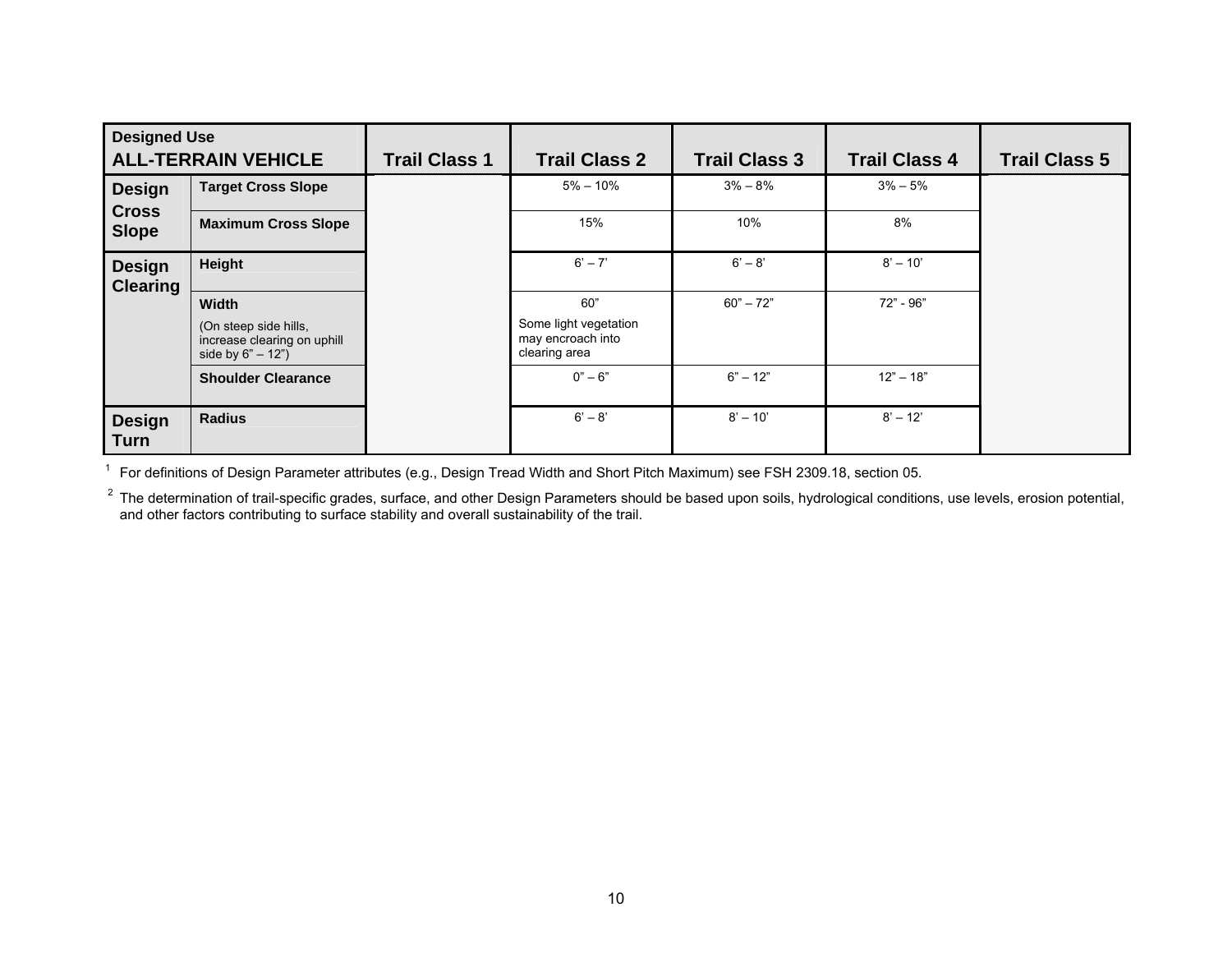

## **Design Parameters**

Design Parameters are technical guidelines for the survey, design, construction, maintenance, and assessment of National Forest System trails, based on their Designed Use and Trail Class and consistent with their management intent<sup>1</sup>. Local deviations from any Design Parameter may be established based on trail-specific conditions, topography, or other factors, provided that the deviations are consistent with the general intent of the applicable Trail Class.

| <b>Designed Use</b>          | FOUR-WHEEL DRIVE VEHICLE > 50"       | <b>Trail Class 1</b>                                   | <b>Trail Class 2</b>                                                                                                                               | <b>Trail Class 3</b>                                                                                                                                                                                                 | <b>Trail Class 4</b>                                                                                                                               | <b>Trail Class 5</b>                                   |
|------------------------------|--------------------------------------|--------------------------------------------------------|----------------------------------------------------------------------------------------------------------------------------------------------------|----------------------------------------------------------------------------------------------------------------------------------------------------------------------------------------------------------------------|----------------------------------------------------------------------------------------------------------------------------------------------------|--------------------------------------------------------|
| <b>Design</b>                | <b>Single Lane</b>                   | Typically not designed<br>or actively managed for      | $72" - 84"$                                                                                                                                        | $72" - 96"$                                                                                                                                                                                                          | $96" - 120"$                                                                                                                                       | Typically not designed<br>or actively managed for      |
| <b>Tread</b><br><b>Width</b> | <b>Double Lane</b>                   | 4WD Vehicles > 50",<br>although use may be<br>accepted | 16'                                                                                                                                                | 16'                                                                                                                                                                                                                  | 16'                                                                                                                                                | 4WD Vehicles > 50",<br>although use may be<br>accepted |
|                              | <b>Structures</b><br>(Minimum Width) |                                                        | 96"                                                                                                                                                | 96"                                                                                                                                                                                                                  | 96"                                                                                                                                                |                                                        |
| <b>Design</b><br>Surface $2$ | <b>Type</b>                          |                                                        | Native, limited grading<br>May be continuously<br>rough<br>Sections of soft or<br>unstable tread on grades<br>< 5% may be common<br>and continuous | Native with some onsite<br>borrow or imported<br>material where needed<br>for stabilization.<br>occasional grading<br>Intermittently rough<br>Sections of soft or<br>unstable tread on grades<br>< 5% may be present | Native with imported<br>materials for tread<br>stabilization common,<br>routine grading<br>Minor roughness<br>Sections of soft tread not<br>common |                                                        |
|                              | <b>Protrusions</b>                   |                                                        | $\leq 12$ "<br>May be common and<br>continuous                                                                                                     | $\leq 8"$<br>May be common and<br>continuous                                                                                                                                                                         | $\leq 4"$<br>May be common and<br>continuous                                                                                                       |                                                        |
|                              | <b>Obstacles</b><br>(Maximum Height) |                                                        | 36"<br>May be common or<br>placed for increased<br>challenge                                                                                       | 24"<br>Common, left for<br>increased challenge                                                                                                                                                                       | 12"<br>Uncommon                                                                                                                                    |                                                        |
| <b>Design</b>                | <b>Target Grade</b>                  |                                                        | $10\% - 21\%$                                                                                                                                      | $5\% - 18\%$                                                                                                                                                                                                         | $5% - 12%$                                                                                                                                         |                                                        |
| Grade $2$                    | <b>Short Pitch Maximum</b>           |                                                        | 25%                                                                                                                                                | 20%                                                                                                                                                                                                                  | 15%                                                                                                                                                |                                                        |
|                              | <b>Maximum Pitch Density</b>         |                                                        | 20% - 30% of trail                                                                                                                                 | 10% - 20% of trail                                                                                                                                                                                                   | 5% - 10% of trail                                                                                                                                  |                                                        |

10/16/2008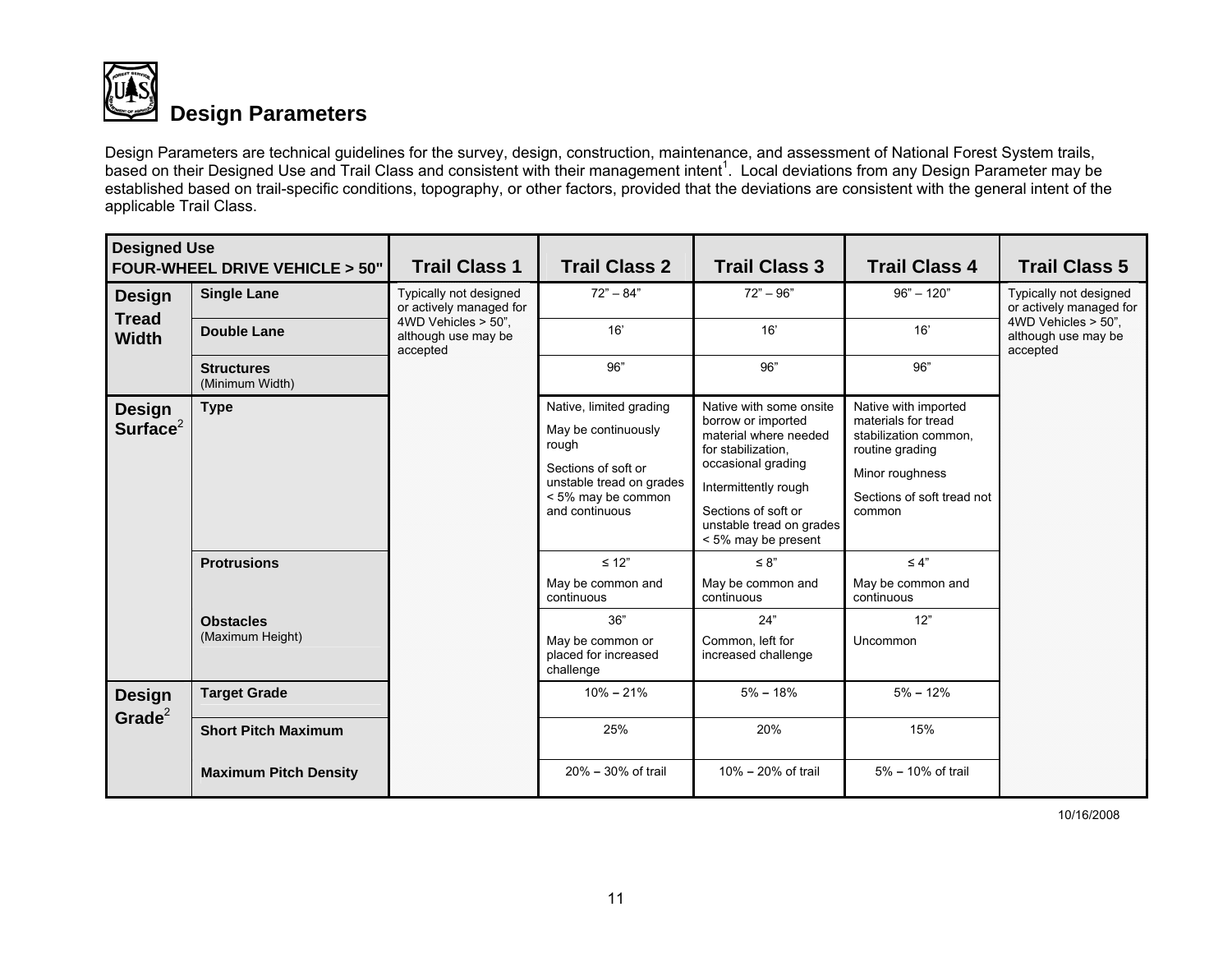| <b>Designed Use</b>              | FOUR WHEEL DRIVE VEHICLE > 50" | <b>Trail Class 1</b> | <b>Trail Class 2</b>                                        | <b>Trail Class 3</b> | <b>Trail Class 4</b> | <b>Trail Class 5</b> |
|----------------------------------|--------------------------------|----------------------|-------------------------------------------------------------|----------------------|----------------------|----------------------|
| <b>Design</b>                    | <b>Target Cross Slope</b>      |                      | $8\% - 15\%$                                                | $5\% - 12\%$         | $5\% - 8\%$          |                      |
| <b>Cross</b><br><b>Slope</b>     | <b>Maximum Cross Slope</b>     |                      | 15%                                                         | 12%                  | 8%                   |                      |
| <b>Design</b><br><b>Clearing</b> | Height                         |                      | $6' - 8'$                                                   | $6' - 8'$            | $8' - 10'$           |                      |
|                                  | Width                          |                      | $72" - 84"$                                                 | $72" - 96"$          | $96" - 144"$         |                      |
|                                  |                                |                      | Some light vegetation<br>may encroach into<br>clearing area |                      |                      |                      |
|                                  | <b>Shoulder Clearance</b>      |                      | $0" - 6"$                                                   | $6" - 12"$           | $12" - 18"$          |                      |
| <b>Design</b><br><b>Turn</b>     | <b>Radius</b>                  |                      | $10' - 15'$                                                 | $15' - 20'$          | $20' - 30'$          |                      |

1 For definitions of Design Parameter attributes (e.g., Design Tread Width and Short Pitch Maximum) see FSH 2309.18, section 05.

 $^2$  The determination of trail-specific design grades, design surface, and other Design Parameters should be based upon soils, hydrological conditions, use levels, erosion potential, and other factors contributing to surface stability and overall sustainability of the trail.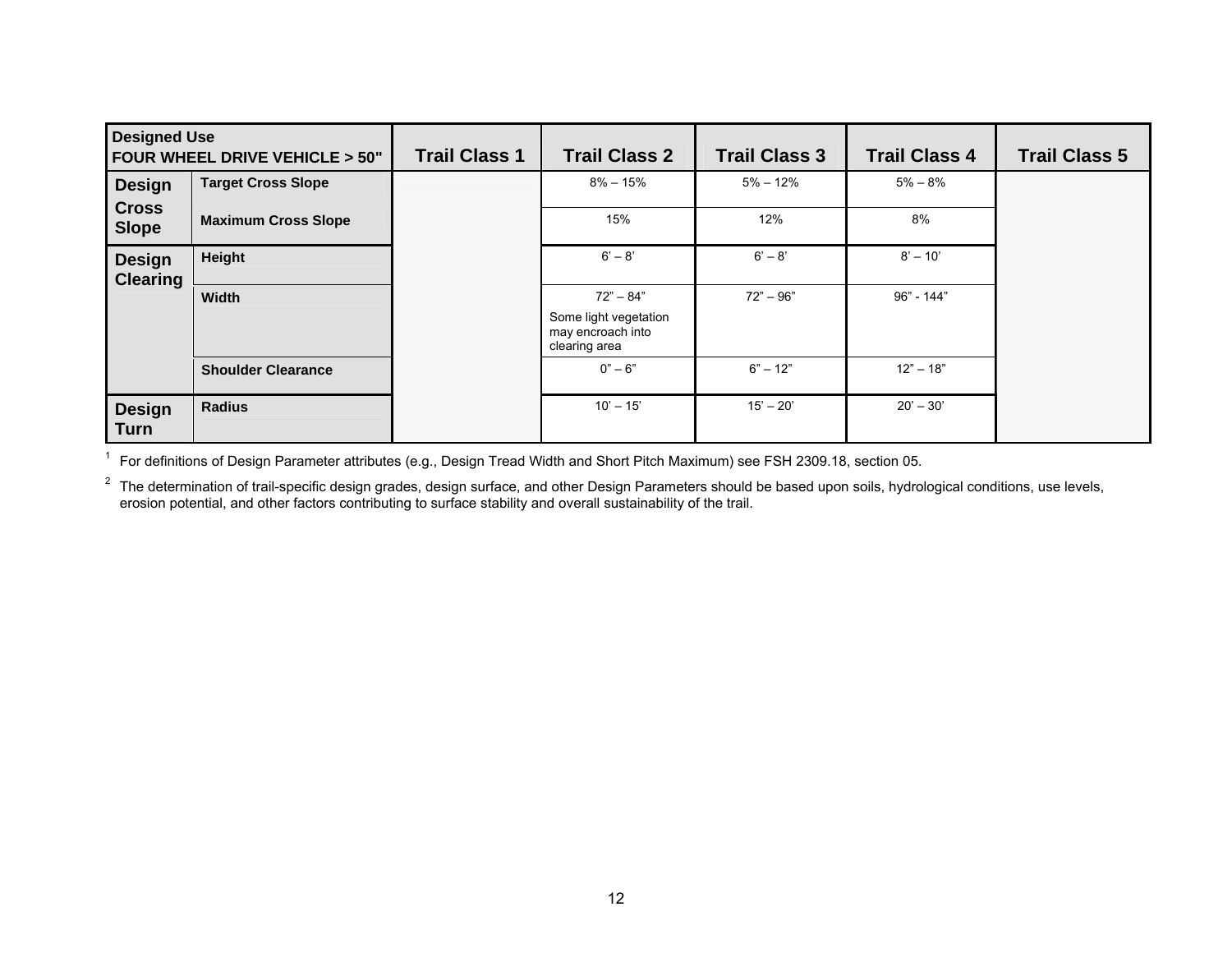

## **Design Parameters**

Design Parameters are technical guidelines for the survey, design, construction, maintenance, and assessment of National Forest System trails, based on their Designed Use and Trail Class and consistent with their management intent<sup>1</sup>. Local deviations from any Design Parameter may be established based on trail-specific conditions, topography, or other factors, provided that the deviations are consistent with the general intent of the applicable Trail Class.

| <b>Designed Use</b><br><b>SNOWMOBILE</b>      |                                      | <b>Trail Class 1</b>                                              | <b>Trail Class 2</b>                                            | <b>Trail Class 3</b>                                                                                                   | <b>Trail Class 4</b>                                                                                                           | <b>Trail Class 5</b>                                              |
|-----------------------------------------------|--------------------------------------|-------------------------------------------------------------------|-----------------------------------------------------------------|------------------------------------------------------------------------------------------------------------------------|--------------------------------------------------------------------------------------------------------------------------------|-------------------------------------------------------------------|
| <b>Design</b><br><b>Tread</b><br><b>Width</b> | <b>Single Lane</b>                   | Typically not designed<br>or actively managed for<br>snowmobiles. | $4' - 6'$<br>Typically not groomed                              | $6' - 8'$<br>(or width of grooming<br>equipment)<br>On tight-radius turns,<br>increase groomed width<br>to $\geq 10'$  | $8' - 10'$<br>(or minimum width of<br>grooming equipment)<br>On tight-radius turns,<br>increase groomed width<br>to $\geq 12'$ | Typically not designed<br>or actively managed for<br>snowmobiles. |
|                                               | <b>Double Lane</b>                   |                                                                   | 10'<br>Typically not groomed                                    | $10' - 12'$                                                                                                            | $12' - 20'$                                                                                                                    |                                                                   |
|                                               | <b>Structures</b><br>(Minimum Width) |                                                                   | 6'                                                              | 12'                                                                                                                    | 18'                                                                                                                            |                                                                   |
| <b>Design</b><br>Surface <sup>1</sup>         | <b>Type</b>                          |                                                                   | Generally no machine<br>grooming<br>Commonly rough and<br>bumpy | May receive occasional<br>machine grooming for<br>snow compaction and<br>conditioning<br>Frequently rough and<br>bumpy | Regular machine<br>grooming for snow<br>compaction and<br>conditioning<br>Commonly smooth                                      |                                                                   |
|                                               | <b>Protrusions</b>                   |                                                                   | No protrusions                                                  | No protrusions                                                                                                         | No protrusions                                                                                                                 |                                                                   |
|                                               | <b>Obstacles</b><br>(Maximum Height) |                                                                   | 12"<br>Uncommon                                                 | 6"<br>Uncommon<br>(no obstacles if machine<br>groomed)                                                                 | No obstacles                                                                                                                   |                                                                   |
| <b>Design</b><br>Grade <sup>2</sup>           | <b>Target Grade</b>                  |                                                                   | $0\% - 12\%$                                                    | $0\% - 10\%$                                                                                                           | $0\% - 8\%$                                                                                                                    |                                                                   |
|                                               | <b>Short Pitch Maximum</b>           |                                                                   | 35%                                                             | 25%                                                                                                                    | 20%                                                                                                                            |                                                                   |
|                                               | <b>Maximum Pitch Density</b>         |                                                                   | 15% - 30% of trail                                              | 10% - 20% of trail                                                                                                     | 5% - 10% of trail                                                                                                              |                                                                   |

10/16/2008